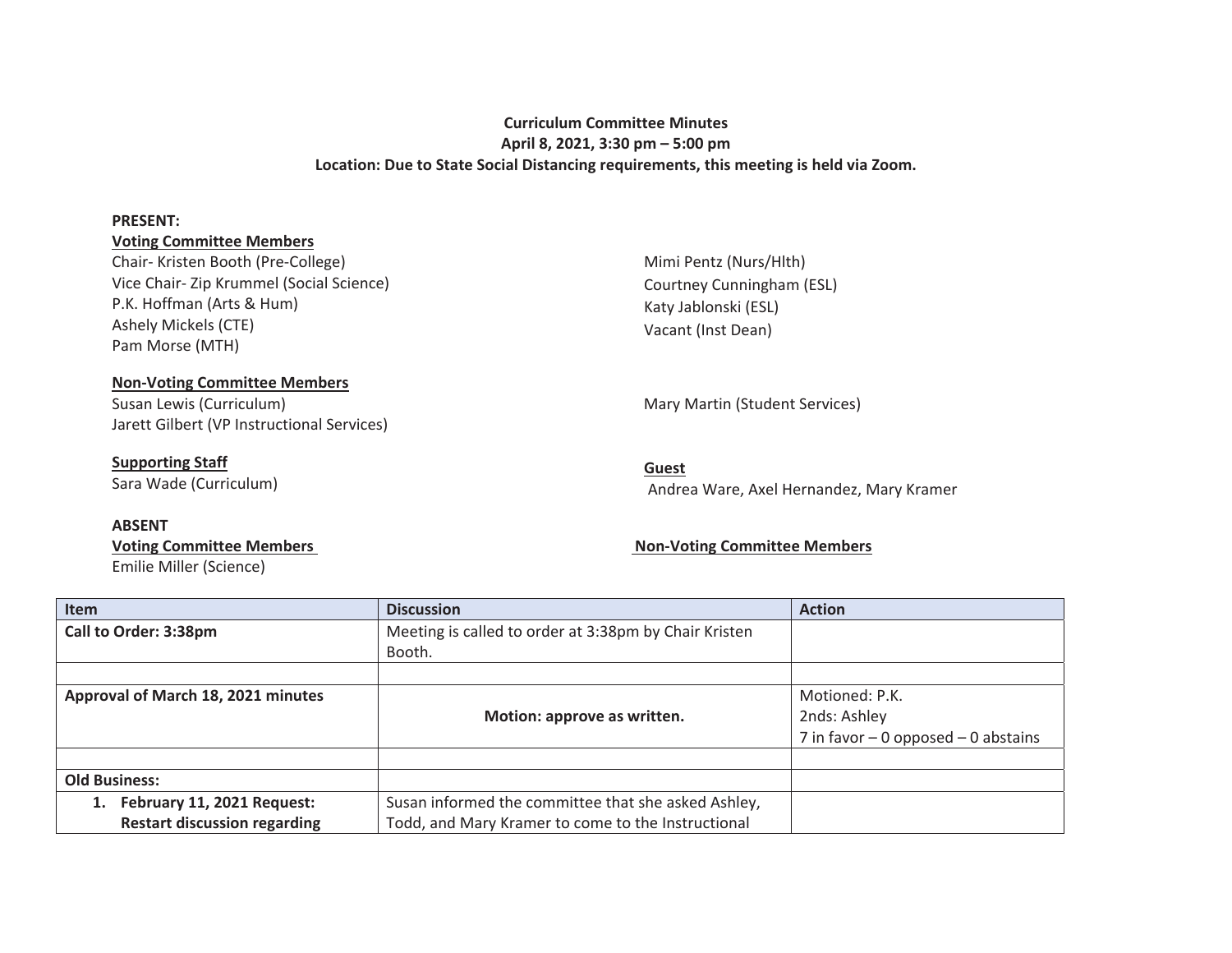| revision of BA/CAS course<br>requirements and electives for the<br><b>ASOT-BUS (pending)</b>             | Council with a proposal of changes to the ASOT-BUS for<br>the revision of BA/CAS course requirements and<br>electives. Instructional Council will bring it to the<br>Curriculum Committee, after they vote on it April 16,<br>2021.                                                                                                                                                                                                         |                                                                           |
|----------------------------------------------------------------------------------------------------------|---------------------------------------------------------------------------------------------------------------------------------------------------------------------------------------------------------------------------------------------------------------------------------------------------------------------------------------------------------------------------------------------------------------------------------------------|---------------------------------------------------------------------------|
| <b>New Business:</b>                                                                                     |                                                                                                                                                                                                                                                                                                                                                                                                                                             |                                                                           |
| <b>Submissions:</b>                                                                                      |                                                                                                                                                                                                                                                                                                                                                                                                                                             |                                                                           |
| CAS 101 Introduction to Web Design &<br>Development (Course Revision: prfx, des,<br>reg, cont, text/mat) | P.K. motions to open discussion, Pam 2nds, Kristen<br>opens CAS 101 into discussion.<br>Katy asks Andrea if there will be courses left with CAS or<br>will all of them be changed to WT. Andrea explains that<br>only the Web Technology classes will be changed to WT<br>as they are not "actually" Computer Application courses,<br>and she explained what the difference between Web<br>Technology and Computer Application courses are. | Motion: P.K.<br>2nds: Pam<br>7 in favor $-0$ opposed $-0$ abstains        |
|                                                                                                          | Motion: approve as written                                                                                                                                                                                                                                                                                                                                                                                                                  |                                                                           |
| CAS 106 Intro to HTML for Designers<br>(Course Revision: prfx, out, cont, text/mat)                      | Ashley moves to open discussion, Courtney 2nds, Kristen<br>opens CAS 106 into discussion.<br>Motion: approve as written                                                                                                                                                                                                                                                                                                                     | Motion: Ashley<br>2nds: Courtney<br>7 in favor $-0$ opposed $-0$ abstains |
| CAS 180 Search Engine Optimization<br>(Course Revision: prfx, des, req, cont,<br>text/mat)               | Ashley moves to open discussion, Zip 2nds, Kristen<br>opens CAS 180 into discussion.<br>Courtney asked how many hours this course was. And<br>questions arose why there is no number of credits on<br>the course revision forms. Susan explains. Discussion<br>about changing the course revision form in the future.<br>Motion: approve as written                                                                                         | Motion: Ashley<br>2nds: Zip<br>7 in favor $-0$ opposed $-0$ abstains      |
| CAS 200 Web Trends (Course Revision: prfx,<br>des, req, out, cont, text/mat)                             | Ashley moves to open discussion, Courtney 2nds. Kristen<br>opens CAS 200 for discussion.<br>Motion: approve as written                                                                                                                                                                                                                                                                                                                      | Motion: Ashley<br>2nds: Courtney<br>7 in favor- 0 opposed $-$ 0 abstains  |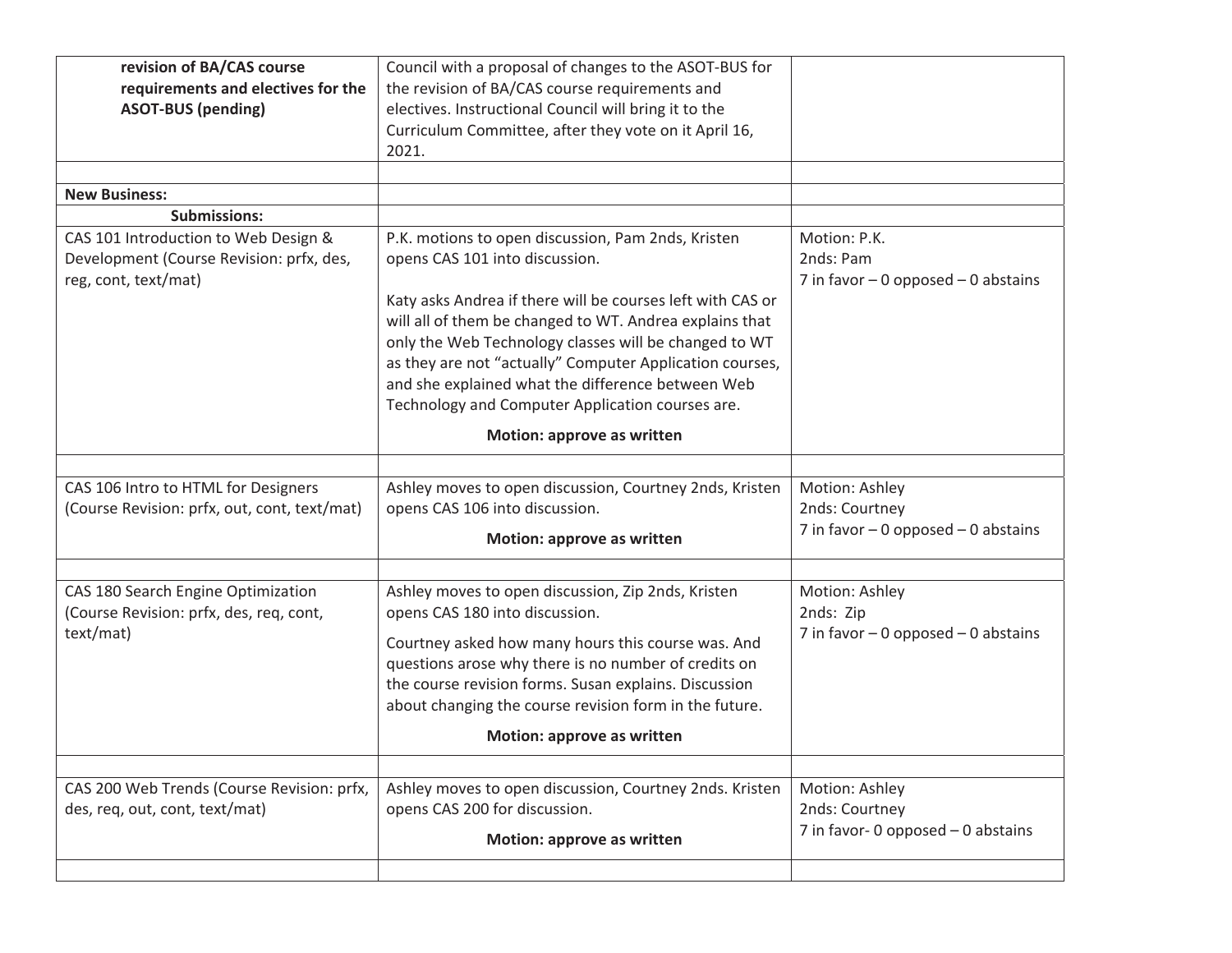| CAS 206 Web Design with HTML (Course<br>Revision: prfx, des, reg, cont, text/mat)<br>CAS 213 Cascading Style Sheets (Course<br>Revision: prfx, des, reg, cont, text/mat) | Katy moves to open discussion, Courtney 2nds. Kristen<br>opens CAS 206 for discussion.<br>Motion: approve as written<br>Ashley moves to open discussion, Zip 2nds. Kristen<br>opens CAS 213 for discussion.<br>Kristen asked how many credits that CAS 213 was.                                                                                                                                                                                                                                                                                                                          | Motion: Katy<br>2nds: Courtney<br>7 in favor $-0$ opposed $-0$ abstains<br>Motion: Ashley<br>2nds: Zip<br>7 in favor $-0$ opposed $-0$ abstains |
|--------------------------------------------------------------------------------------------------------------------------------------------------------------------------|------------------------------------------------------------------------------------------------------------------------------------------------------------------------------------------------------------------------------------------------------------------------------------------------------------------------------------------------------------------------------------------------------------------------------------------------------------------------------------------------------------------------------------------------------------------------------------------|-------------------------------------------------------------------------------------------------------------------------------------------------|
|                                                                                                                                                                          | Andrea answered that it was a 4-credit course.<br>Motion: approve as written                                                                                                                                                                                                                                                                                                                                                                                                                                                                                                             |                                                                                                                                                 |
| CAS 215 JavaScript and jQuery (Course<br>Revision: prfx, des, req, cont, text/mat                                                                                        | Mimi moves to open discussion, Zip 2nds. Kristen moves<br>CAS 215 into discussion.<br>Motion: approve as written                                                                                                                                                                                                                                                                                                                                                                                                                                                                         | Motion: Mimi<br>2nds: Zip<br>7 in favor $-0$ opposed $-0$ abstains                                                                              |
| CAS 225 Database Theory and MySQL<br>(Course Revision: prfx, des, req, cont,<br>text/mat)                                                                                | Ashley moves to open discussion, Zip 2nds. Kristen<br>moves CAS 225 into discussion.<br>Motion: approve as written                                                                                                                                                                                                                                                                                                                                                                                                                                                                       | Motion: Ashley<br>2nds: Zip<br>7 in favor $-0$ opposed $-0$ abstains                                                                            |
| CAS 235 Graphic Design (Course Revision:<br>prfx, des, reg, out, cont, text/mat)                                                                                         | Ashely moves to open to discussion, Courtney 2nds.<br>Kristen moves CAS 235 into discussion.<br>Motion: approve as written                                                                                                                                                                                                                                                                                                                                                                                                                                                               | Motion: Ashley<br>2nds: Courtney<br>7 in favor $-0$ opposed $-0$ abstains                                                                       |
| MTH 111L Foundations of College Algebra<br>(New LDC Course)                                                                                                              | Mimi moves to open discussion, Courtney 2nds. Kristen<br>moves MTH 111L into discussion.<br>Pam explains that this course is 1 of 3 that the state<br>recommends for the Strong Start program. This course<br>will help students be able to have a refresher in College<br>Algebra or get the extra help on the specific objectives<br>of the course that they may need additional guidance<br>on.<br>Question was asked if this course is a great need for the<br>students. Pam explained yes, this course is a need as it<br>will help those students be able to understand the basics | Motion: Mimi<br>2nds: Courtney<br>6 in favor $-0$ opposed $-0$ abstains                                                                         |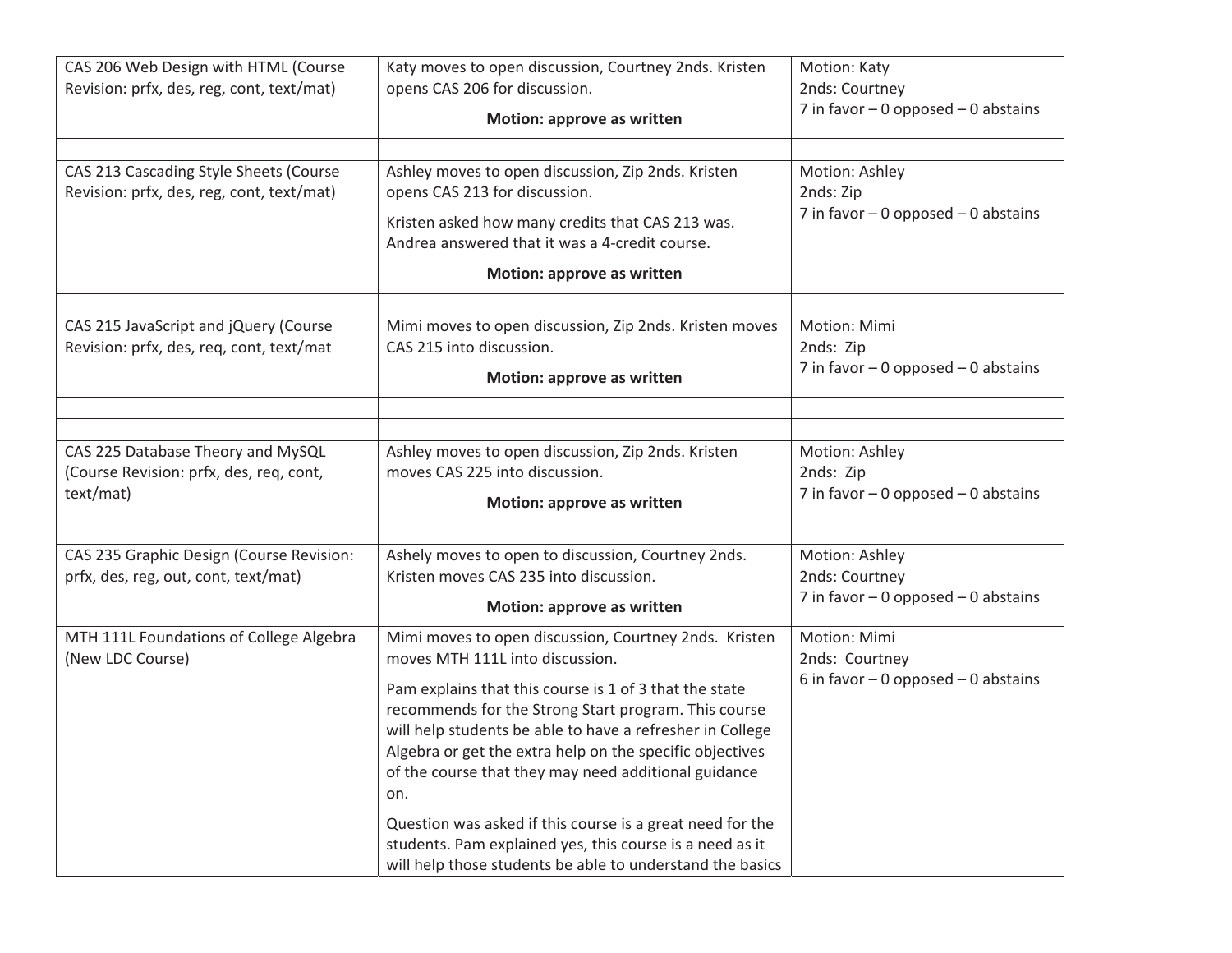|                                                                                                                                                                  | of college algebra. For students that have taken a<br>college level algebra course in the past, this course will<br>be a refresher course without having to take the whole<br>math class over again. It will also help the students<br>struggling in college math courses.                                                                                                                                                                                                  |                                                                      |
|------------------------------------------------------------------------------------------------------------------------------------------------------------------|-----------------------------------------------------------------------------------------------------------------------------------------------------------------------------------------------------------------------------------------------------------------------------------------------------------------------------------------------------------------------------------------------------------------------------------------------------------------------------|----------------------------------------------------------------------|
|                                                                                                                                                                  | This is just a start for the Strong Start program as in the<br>future there will likely be courses for writing and<br>reading.                                                                                                                                                                                                                                                                                                                                              |                                                                      |
|                                                                                                                                                                  | Motion: approve as written                                                                                                                                                                                                                                                                                                                                                                                                                                                  |                                                                      |
| <b>Committee Action:</b>                                                                                                                                         |                                                                                                                                                                                                                                                                                                                                                                                                                                                                             |                                                                      |
| 1. Filling the vacant Instructional<br>Dean position                                                                                                             | Discussion about filling the vacant Instructional Dean<br>position, it was agreed that for the last two meetings of<br>the year to just stay as it was in this meeting (April 8 <sup>th</sup> ),<br>and not fill the Instructional Dean position.<br>Motion: allow the Instructional Dean position to<br>remain vacant for the rest of this year.                                                                                                                           | Motion: P.K.<br>2nds: Zip<br>6 in favor $-0$ opposed $-0$ abstains   |
| 2. June Retreat date                                                                                                                                             | Discussion on the upcoming Curriculum Committee<br>retreat, what is the Curriculum Committee retreat, and<br>making an action plan for the meeting. And to confirm a<br>date that works for all committee members.                                                                                                                                                                                                                                                          | Motion: Zip<br>2nds: Courtney<br>7 in favor - 0 opposed - 0 abstains |
|                                                                                                                                                                  | *possible agenda ideas bring to May 6 <sup>th</sup> meeting or<br>email Susan.                                                                                                                                                                                                                                                                                                                                                                                              |                                                                      |
|                                                                                                                                                                  | <b>Motion: Hold the Curriculum Committee Retreat on</b><br>Thursday, June 3, 2021, 9am to noon.                                                                                                                                                                                                                                                                                                                                                                             |                                                                      |
| 3. Meeting Procedures<br>Proposed amendment of OP<br>040.009.001 Curriculum<br>Development and Approval<br>Proposed amendment of<br>Curriculum Committee Charter | A recap discussion on last meetings discussion on<br>Robert's Rules.<br>Susan explains the previous order of conducting<br>Curriculum meetings. She explains that when the<br>committee was established the members formed a<br>way of conducting business within meetings that<br>much of was outlined in the Curriculum<br>Development and Approval OP. The proposed<br>amendment to the OP would ensure that time for<br>discussion was included and that votes would be |                                                                      |